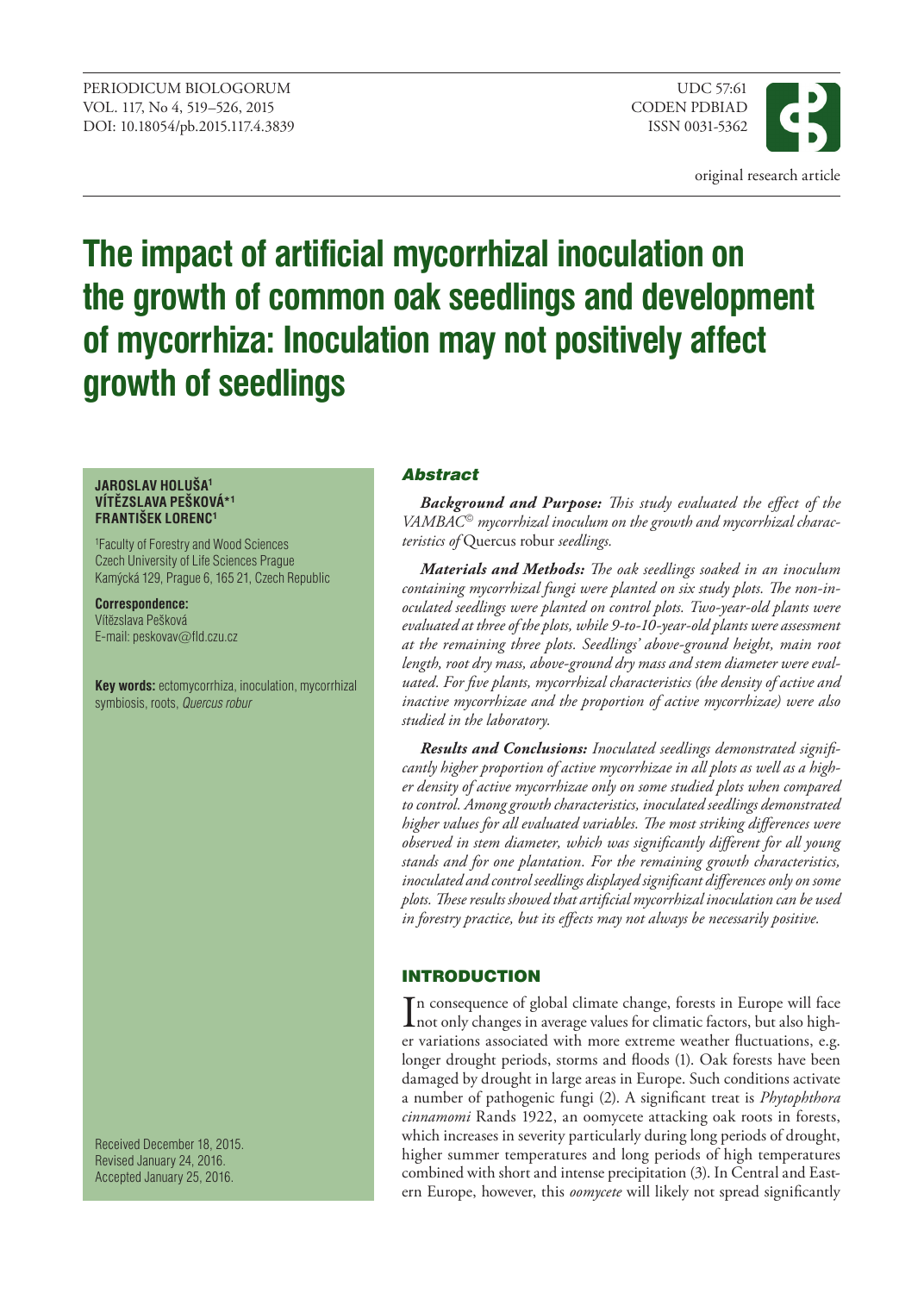due to cold winters (4). There is also a threat for the introduction of the allochtonous fungal species, especially *Ceratocystis fagacearum* **(Bretz) J. Hunt**, imperfect stage *Chalara quercina* Henry, which causes so-called oak wilt in North America and is carried by insect vectors.

The central Morava River alluvial plain (in the eastern Czech Republic) is an area of oak dieback. Permanent decrease in the level of ground water, an initial factor in oak wasting, has probably been accompanied infection honey fungus *Armillaria mellea* (Vahl.) P. Kumm., ultimately leading to oak mortality (own observation). The ash is the second economically crucial tree in the region, which is currently infected by the fungus *Hymenoscyphus fraxineus*, both in the wild and on plantations (5). This has led foresters to abandon the renewal of this tree (own observation). Successful renewal of oak stands is therefore important in future.

Foresters began semi-operational testing of the possibility of supporting seedling vitality by artificially inoculating bare-root seedlings with mycorrhizal fungi before planting (Holuša observ.). Artificial inoculation's main objectives include the improving of seedlings' successful survival, after transplantation and the stimulation of their further efficient growth under stress conditions. Improvement of health also leads to increased resistance against various abiotic influences and harmful biotic agents (6).

GRYNDLER et al. (7) draw attention to the fact that research results exhibiting unsuccessful inoculation (i.e. which did not show a beneficial effect from mycorrhizal symbiosis on plant growth and health) are rarely published (e.g. 8). A simple comparison of the number of successful and unsuccessful inoculations in published studies would therefore be considerably confusing for evaluating mycorrhizal inoculation use in practice. In addition, most studies examining the effect of artificial inoculation on tree growth are short-term and frequently involve seedlings grown under artificial conditions. Long-term research including young trees and research on seedlings growing under natural conditions are quite rare (7).

LAZEREVIĆ et al. (9) emphasized the need for longterm field observations to compare the effects of various treatments as well as treatments with various ectomycorrhizal fungi on the survival and growth of outplanted seedlings (9). For example, experiments on oaks in containers have been published by MITCHELL et al. (1984), LUNT et HEDGER (2003), NÚÑEZ et al. (2006), and HERMANN et al. (2004), while data from greenhouses have been published by PRUETT et al. (2008) and data from the field by GARBAYE et CHULIN (1997) (10-15).

The objective of our study was to compare the effect of artificial inoculation of *Quercus robur* L. plants on their growth after 2 and 9-10 years of being planted in nature.

#### MATERIAL AND METHODS

The effect of the VAMBAC® mycorrhizal preparation from Biotechnology, a. s. (Czech Republic) on *Quercus robur* seedlings' growth and development was evaluated at six study plots. All plots were situated in one locality in the Upper Moravian Vale near the municipality of Střeň (49°41'19''N, 17°9'25''E, Czech Republic) in *Querceto-Fagetum* forest zone with mesotrophic Cambisols on plain terrain. The plots were 0.7–1 ha, elongated and with north-south orientation. The distance between plots was <1 km. The plots were surrounded by mixed forest stands of various ages.

Each plot was divided lengthwise in the north-south direction into two sections. In 0.3 ha of the first of the two sections the seedlings were treated with the VAMBAC<sup>©</sup> mycorrhizal preparation after planting (Table 1). The preparation was a mixture of powdery and liquid components, according to production containing isolates of mycorrhizal fungi with fixation powder. The preparation contained 6 genera of ectomycorrhizal fungi (the genera *Cenococcum, Hebeloma, Laccaria, Paxillus, Rhizopogon,* and *Scleroderma*) (16). More information about  $VAMBAC<sup>®</sup>$  has not been found out. Since planting was done in forests, the soil was not mechanically agitated. Cambisols were loamy, more than 1 m deep and without stones larger than 1cm.

Seedling roots were thoroughly soaked in the mixture in bundles of 10, and the seedlings were then immediately planted in April. Un-inoculated seedlings were planted in the other 0.3 ha section of the plot as controls. At total, 5,000 seedlings (stem diameter 5 mm, height 18-22 cm, 4 years old) per hectare were planted on the plots. To test the long-term effects of mycorrhizal inoculation, seedling characteristics were determined in twoyear-old plantation and in 9-to-10-year-old young stands (Table 1).

During 9–10 October 2009, the oak seedlings' growth characteristics were evaluated in all plots. For plantations, this included measuring stem diameter of control and inoculated seedlings at ground level. For young stands,

| Table 1. Altitudes and the year of inoculation of oak seedlings in |  |  |  |
|--------------------------------------------------------------------|--|--|--|
| study plots                                                        |  |  |  |

| Plot          | Altitude (m) | Year preparation<br>applied |
|---------------|--------------|-----------------------------|
| Plantation A  | 280          | 2008                        |
| Plantation B  | 250          | 2008                        |
| Plantation C  | 249          | 2008                        |
| Young stand A | 260          | 2000                        |
| Young stand B | 250          | 1999                        |
| Young stand C | 250          | 2000                        |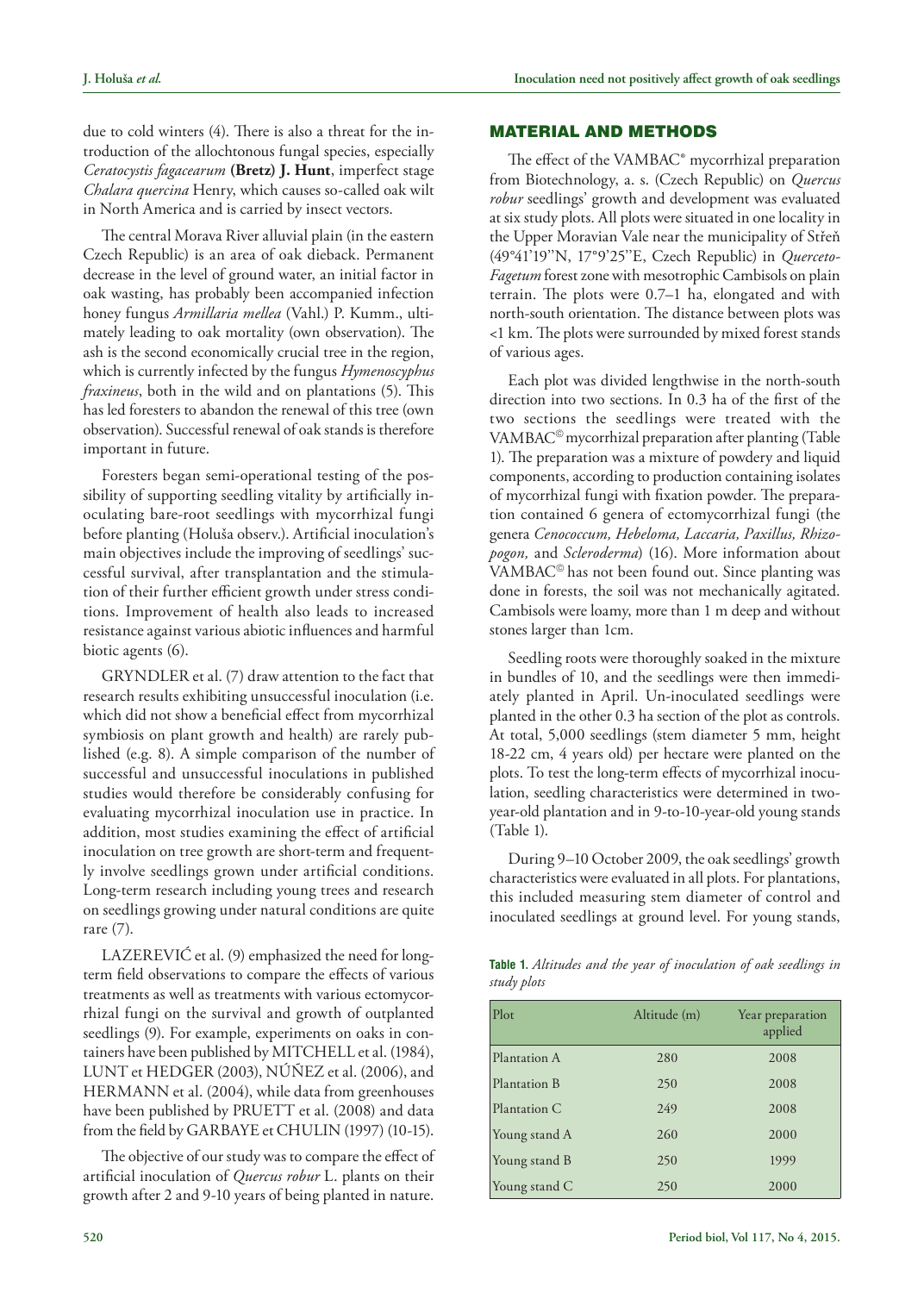#### Evaluation parameters:

- 1. Density of active mycorrhizae calculated as average value of determined number of active mycorrhizal tips associated with 1 cm of root length (cm−1)
- 2. Density of inactive mycorrhizae calculated as average value of determined number of inactive mycorrhizal tips associated with 1 cm of root length (cm−1)
- 3. Proportion of active mycorrhizae ratio of active to total mycorrhizal tips (%)
- 4. Above-ground height measured from ground to top of the terminal bud (cm)
- 5. Maximum root length measured from stem to tip or end of the intentionally modified root section (cm)
- 6. Root dry mass average root dry mass (g)
- 7. Above-ground dry mass average above-ground part dry mass (g)
- 8. stem diameter (cm)

only stem diameter was measured. At each plot 50 oak seedlings were evaluated. They were placed in one line in the central part of treated as well as control plot. Weed infestation was strong in all plots, and coverage by grass and other plants was >90 %.

Five treated and five control seedlings from each plantation (30 seedlings in total) were dug out of the ground and then measured for above-ground height (cm), maximum root length (cm) with a folding meter, stem diameter (mm) with a sliding ruler, above-ground dry mass, and root dry mass with a scale measuring grams (g). Seedlings of average height were chosen in the central line of seedling growing 10 m from the edge of plot. Each tenth seedling was studied. From 9-to-10-year-old stands, five soil probes from treated sections and five soil probes from control sections (30 probes in total) were collected using a root drill with internal diameter of 6 cm and depth of 15 cm, equipped with a sawing blade for cutting roots. Probe contents were separated in the laboratory and individual root segments were classified into three size categories according to root diameter (root segments with diameters <1 mm, 1–2 mm, and >2 mm).

Mycorrhizal characteristics were evaluated using the method of identifying all active and inactive mycorrhizal tips (17). The main unit for determining the number of mycorrhizae was a root segment of 5 cm in length and less than 1 mm in diameter. Twenty root segments from each sample were evaluated under stereomicroscope at  $40\times$ magnification. Tips with developed hyphal mantle, without root hairs, smooth on the surface and light in colour were classified as "active mycorrhizae". Tips lacking hyphal mantle and wrinkled surfaces were classified as "inactive mycorrhizae" (18-19). The degree of mycorrhizal colonization was evaluated using two parameters: mycorrhizal tip density and proportion. The density of active and inactive mycorrhizae was calculated as the number of active (inactive) mycorrhizal tips associated with 1 cm of root length. The proportion of active mycorrhizae was calculated as the number of active mycorrhizal tips to all (both active and inactive) mycorrhizal tips (20).

The evaluated parameters of inoculated and control oak seedlings were compared statistically using Statistica 12 software (StatSoft, Inc., Tulsa, OK, USA, 2013). The comparison was done separately for each location, as individual plots differed in seedling age and stand conditions (see Table 1). The data were tested for normality using the Shapiro–Wilk test. Since the evaluated parameters were not normally distributed, the non-parametric Mann–Whitney test was used for their comparison. Dry mass of above-ground plant and the root sections collected on 2-year-old plantation plots was not statistically processed as a result of the weighing procedure whereby all inoculated and control seedling sections for each plot were dried and weighed together and a sufficient quantity of tested samples was therefore not obtained.

The collected seedlings' root systems (from the whole probe) and above-ground sections were subsequently used to determine dry mass. The samples were dried in a dryer at 105 °C and then weighed on electronic scale (with accuracy 0.01 g).

#### RESULTS

Root dry mass was significantly greater for inoculated seedlings only in 9-to-10year-old stand B for mass of roots less than 1 mm in diameter (Table 2). In all other cases, no significant differences between inoculated and control seedlings were found for dry mass of total roots or roots with diameter <1 mm, 1-2 mm, or >2 mm (Table 3).

The proportion of active mycorrhizae was significantly greater for inoculated seedlings on all plots (Tables 2, 3). The density of active mycorrhizae was significantly greater for inoculated seedlings in all plantations. In 9-10-year-old stands, the density of active mycorrhizae for inoculated seedlings was significantly greater only in young stand A (Table 3). The density of inactive mycorrhizae was significantly greater for control seedlings in plantation B and young stand C, while on the remaining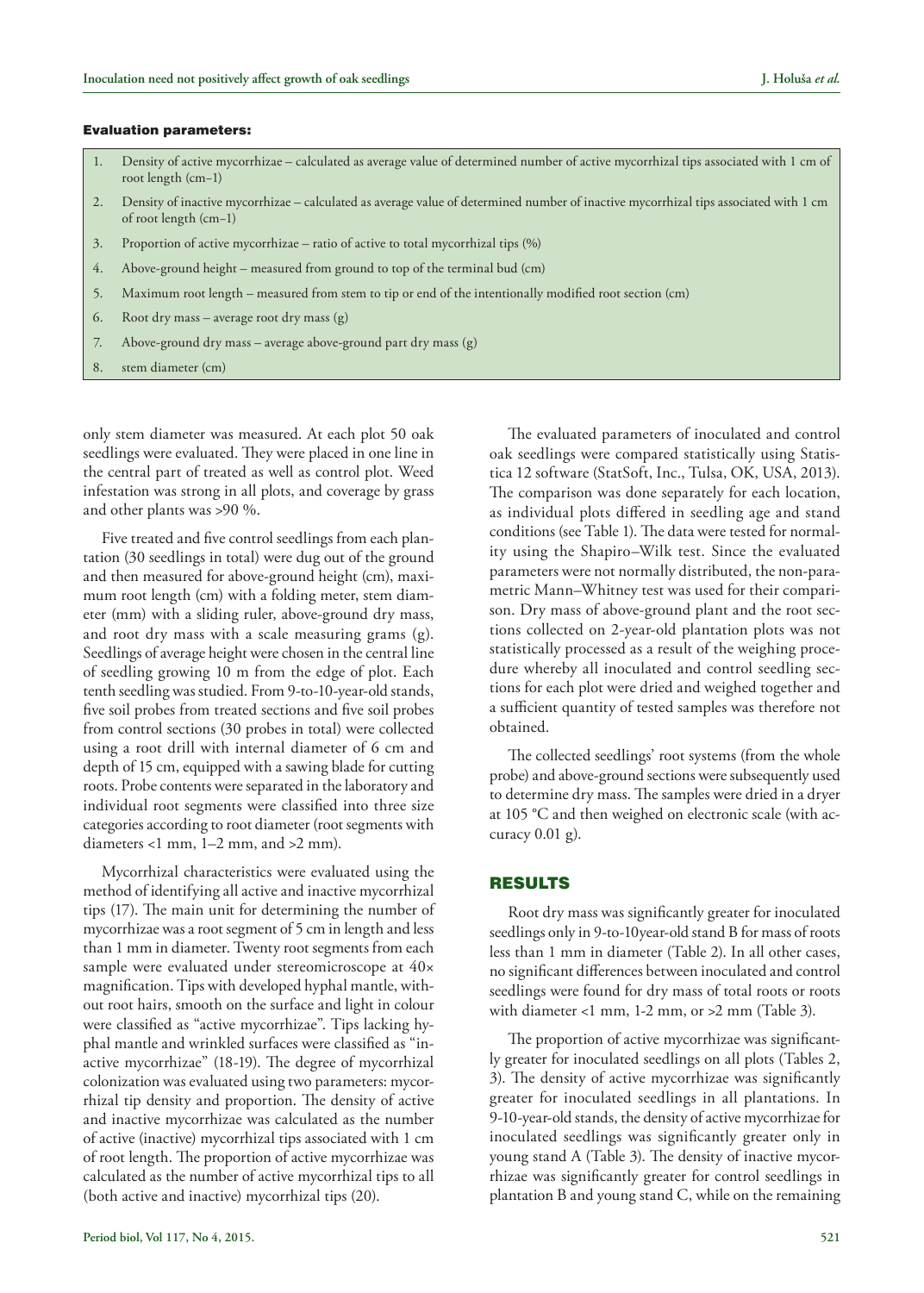| Plots                                             | $\overline{A}$  | $\overline{A}$  | B               | B                | C                | $\mathcal{C}$    |
|---------------------------------------------------|-----------------|-----------------|-----------------|------------------|------------------|------------------|
|                                                   | inoculated      | control         | inoculated      | control          | inoculated       | control          |
|                                                   |                 |                 | Plantation      |                  |                  |                  |
| Density of active mycorrhizae $(cm-1)$            | $2.0 \pm 0.2$   | $0.9 \pm 0.3$   | $2.3 \pm 0.2$   | $1.3 \pm 0.1$    | $2.2 + 0.2$      | $1.1 \pm 0.1$    |
| Density of inactive mycorrhizae $(cm^{-1})$       | $1.3 \pm 0.1$   | $1.9 \pm 0.2$   | $1.4 \pm 0.2$   | $2.3 \pm 0.2$    | $1.6 \pm 0.2$    | $1.8 \pm 0.1$    |
| Total density of mycorrhizae (cm <sup>-1</sup> )  | $3.3 \pm 0.3$   | $2.8 \pm 0.5$   | $3.7 \pm 0.3$   | $3.6 \pm 0.3$    | $3.8 \pm 0.4$    | $2.8 \pm 0.2$    |
| Proportion of active mycorrhizae (%)              | $61.3 \pm 2.0$  | $31.4 \pm 3.7$  | $61.1 \pm 3.0$  | $35.1 \pm 2.7$   | $57.3 \pm 1.0$   | $36.3 \pm 2.6$   |
|                                                   |                 |                 | Young stands    |                  |                  |                  |
| Density of active mycorrhizae (cm <sup>-1</sup> ) | $1.8 \pm 0.1$   | $1.2 \pm 0.0$   | $1.6 \pm 0.4$   | $1.3 \pm 0.2$    | $1.5 \pm 0.1$    | $1.2 \pm 0.2$    |
| Density of inactive mycorrhizae $(cm^{-1})$       | $1.4 \pm 0.1$   | $1.5 \pm 0.1$   | $1.1 \pm 0.2$   | $1.7 \pm 0.2$    | $0.9 \pm 0.1$    | $1.7 \pm 0.0$    |
| Total density of mycorrhizae (cm <sup>-1</sup> )  | $3.2 \pm 0.2$   | $2.7 \pm 0.1$   | $2.7 + 0.6$     | $3.0 \pm 0.5$    | $2.4 \pm 0.2$    | $2.9 \pm 0.2$    |
| Proportion of active mycorrhizae (%)              | $56.7 \pm 2.0$  | $44.3 \pm 1.3$  | $57. \pm 2.85$  | $43.23 \pm 1.87$ | $63.07 \pm 1.08$ | $39.76 \pm 2.82$ |
| Root dry mass <1 mm $(g)$                         | $0.10 \pm 0.01$ | $0.12 \pm 0.02$ | $0.27 \pm 0.02$ | $0.17 \pm 0.02$  | $0.10 \pm 0.02$  | $0.15 \pm 0.02$  |
| Root dry mass $1-2$ mm $(g)$                      | $0.44 \pm 0.06$ | $0.28 \pm 0.08$ | $0.24 \pm 0.04$ | $0.38 \pm 0.10$  | $0.18 \pm 0.03$  | $0.09 \pm 0.02$  |
| Root dry mass >2 mm (g)                           | $0.49 \pm 0.36$ | $0.12 \pm 0.05$ | $0.54 \pm 0.23$ | $0.75 \pm 0.39$  | $0.31 \pm 0.13$  | $0.06 \pm 0.03$  |
| Total root dry mass (g)                           | $1.03 \pm 0.34$ | $0.52 \pm 0.10$ | $1.05 \pm 0.23$ | $1.31 \pm 0.48$  | $0.59 \pm 0.14$  | $0.31 \pm 0.05$  |

**Table 2.** *Values of mycorrhizal characteristics and root dry mass of oak plants (mean ± SE) in study plots (plantation…2-year-old trees; young stands… 9-to-10-year-old young trees)*

**Table 3.** *The results of the Mann–Whitney U-test for studied variables (plantation…2-year-old trees; young stands… 9-to-10-year-old young trees; \*… p < 0.05; \*\*… p < 0.01; \*\*\*… p < 0.001).*

| Variable                         | Plantation   | Plantation               | Plantation               | Young stand  | Young stand | Young stand |
|----------------------------------|--------------|--------------------------|--------------------------|--------------|-------------|-------------|
| Plot                             | $\mathbf{A}$ | B                        | $\mathcal{C}$            | $\mathbf{A}$ | B           | C           |
| Above-ground height              | 889.5 n.s.   | 948.5 n.s.               | 788**                    |              |             |             |
| Stem diameter                    | $814.5$ n.s. | $913$ n.s.               | 547***                   | $701***$     | $679.5***$  | 469***      |
| Maximum root length              | $10$ n.s.    | $9.5$ n.s.               | $1^*$                    |              |             |             |
| Root dry mass <1 mm              |              |                          | $\frac{1}{2}$            | $11.5$ n.s.  | $1.5*$      | $4.5$ n.s.  |
| Root dry mass 1-2 mm             |              | $\overline{\phantom{a}}$ | $\overline{\phantom{0}}$ | 6 n.s.       | 7 n.s.      | $4.5$ n.s.  |
| Root dry mass >2 mm              |              |                          | -                        | $10.5$ n.s.  | $12$ n.s.   | $3.5$ n.s.  |
| Total root dry mass              |              |                          |                          | 6 n.s.       | $12$ n.s.   | $5.5$ n.s.  |
| Proportion of active mycorrhizae | $0^*$        | $0^*$                    | $0^*$                    | $0^*$        | $0^*$       | $0^*$       |
| Density of active mycorrhizae    | $2^*$        | $1*$                     | $1*$                     | $0^*$        | $9$ n.s.    | 6 n.s.      |
| Density of inactive mycorrhizae  | $3$ n.s.     | $1*$                     | 8 n.s.                   | 8 n.s.       | $4$ n.s.    | $0^*$       |
| Total density of mycorrhizae     | 6 n.s.       | $12$ n.s.                | $4$ n.s.                 | $3$ n.s.     | $10$ n.s.   | 3 n.s.      |

plots these differences were not statistically significant (Tables 2, 3).

Above-ground height and stem diameter were significantly higher at inoculated seedlings compared with the control in plantation C, while in plantation A and B these characteristics were not significantly different. In all 9-to-10-year-old stands, stem diameters were greater for inoculated seedlings (Figure 1, Table 3).

# **DISCUSSION**

Not much data exists on use of VAMBAC<sup>°</sup>, and it is difficult to compare those that do exist. VON BEN-NEWITZ and HLUSEK (2006) tested the effect of VAMBAC<sup>®</sup> and Amalgerol<sup>®</sup> inoculation preparations on two-year-old apple (*Malus* sp.) trees in plastic containers in sandy clay soil under the climatic conditions of South Moravia. Even though one of the preparations had an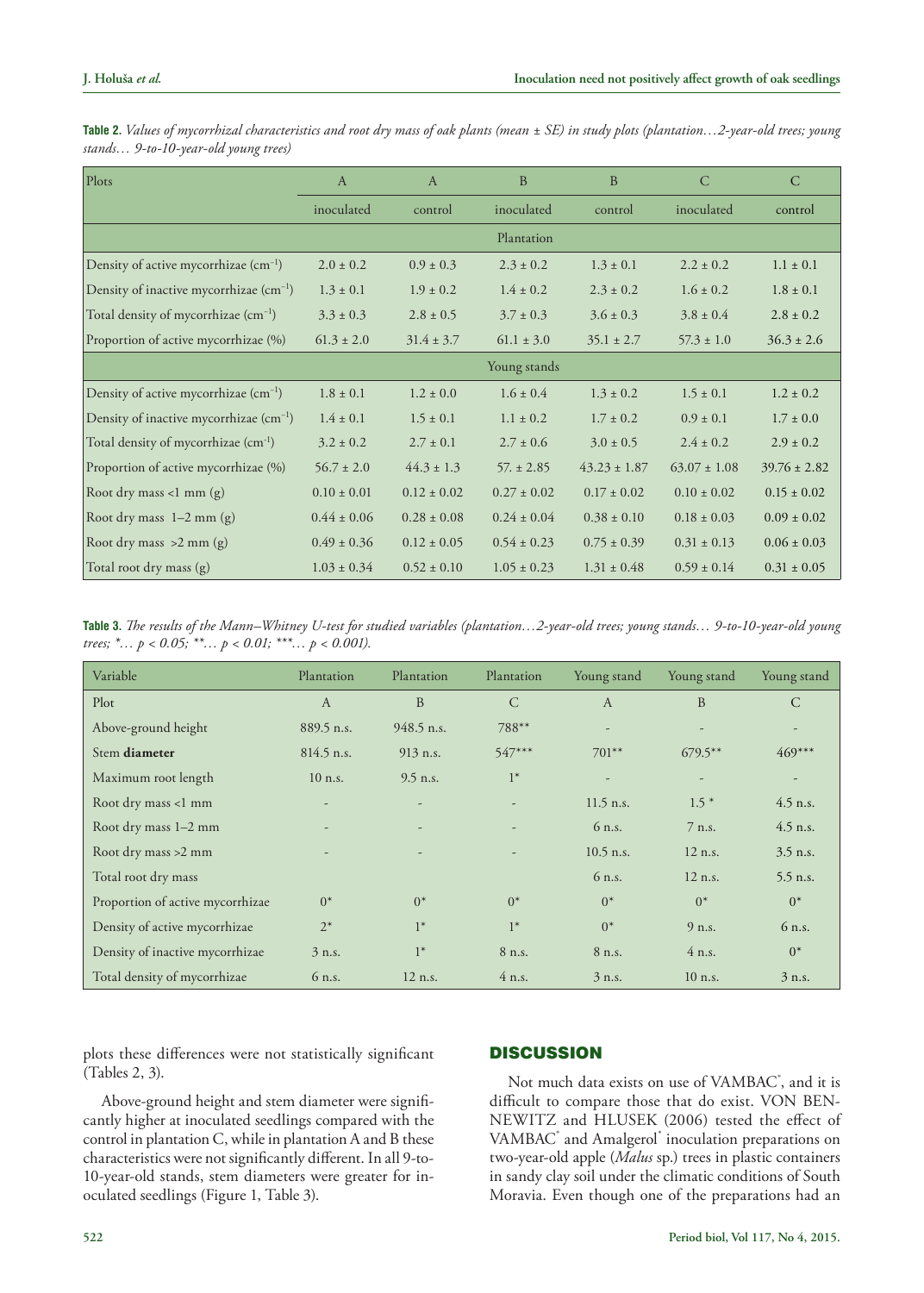

**Figure 1.** *Height, stem diameter and root length of inoculated and control oaks in study plots (plantation…2-year-old trees; young stands… 9-to-10-year-old young trees; line – median, box plot – 25% and 75% quantiles, whiskers – non-outlier range)*

identical name the one in our study, it contained *Glomus* and *Gigaspora* arbuscular fungi as well as the rhizospheric bacteria *Agrobacterium radiobacter* (Beijerinck and van Delden) Conn (21). A VAMBAC<sup>®</sup> preparation with identical composition, the same as in the our study, was tested by TUČEKOVÁ et al. (16) on Norway spruce seedlings in west-northern Slovakia following a large-scale collapse of spruce pure stands in areas of high infection rate of the genera *Armillaria* and *Heterobasidion.* These fungi had infected newly planted seedlings. Compared to control plants, treated plants had more developed root systems, particularly in fine roots, as well as higher foliage percent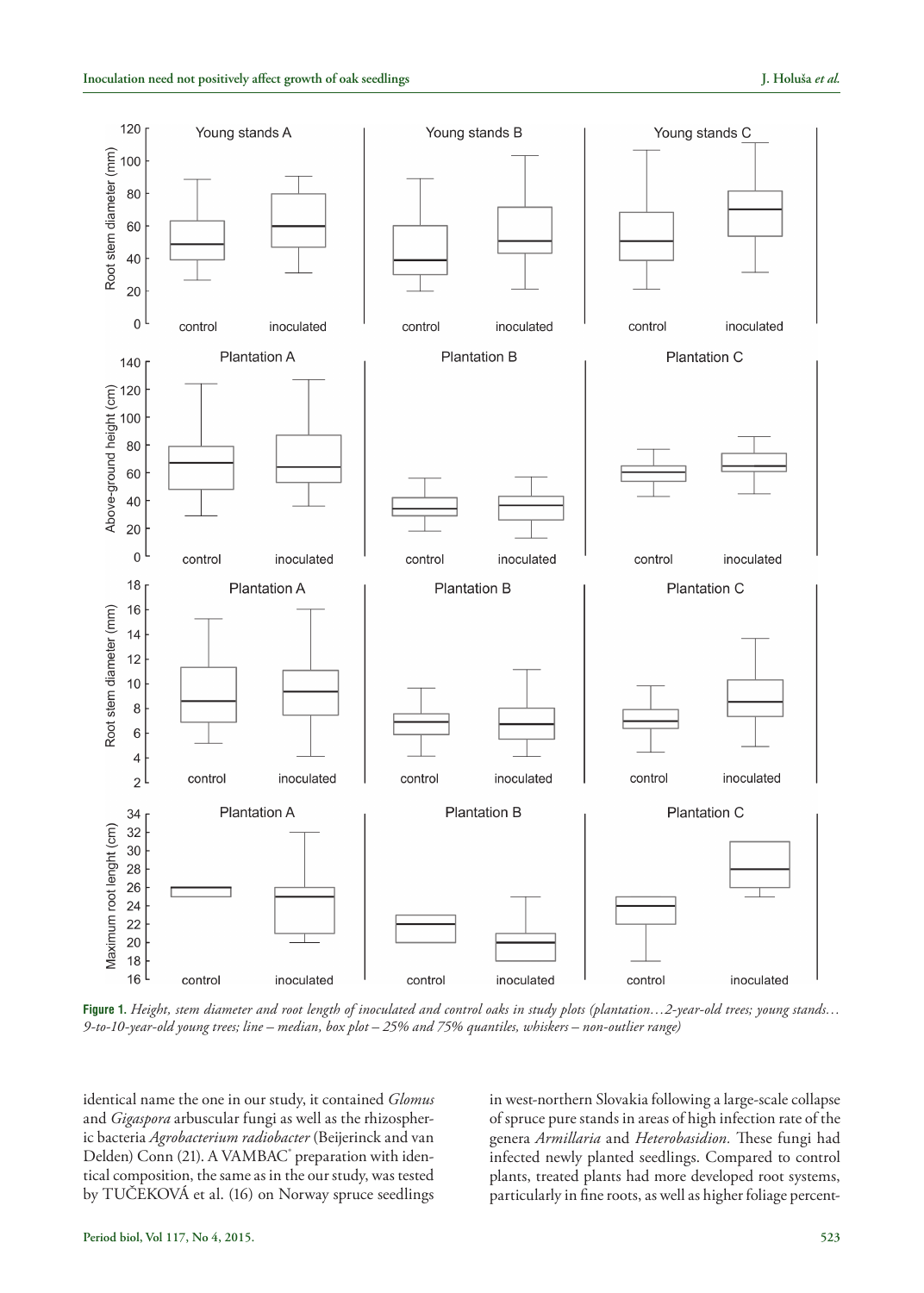age and longer needles. However, the inoculum had little effect on the growth of above-ground parts. The authors (16) also separately tested the effects of the VAMBAC<sup>®</sup> preparation and the six individual ectomycorrhizal fungi that VAMBAC® contains on spruces in artificial conditions. In such conditions, the best growth characteristics were recorded in seedlings inoculated with the *Rhizopogon* fungus, followed by seedlings inoculated with the *Cenococcum* fungus (16). It is apparent that the VAMBAC<sup>®</sup> preparation may not have a positive effect.

Even when using the same preparation (Ectovit<sup>®</sup>) on the same tree species (*Picea abies* (L.) Karst.) in a single area, different results may be obtained. On stands strongly infected by honey fungus (*Armillaria* sp.), Ectovittreated spruces compared to untreated trees have significantly greater height, above-ground height, stem diameter, maximum root length, proportion of active mycorrhizae, and rooting rate (22). In another part of the affected area, seedlings' growth characteristics were overall slightly more positive for control seedlings (6). REPÁČ et al. (26), meanwhile, did not record any significant effects from inoculation using the Ectovit<sup>®</sup> inoculation preparation on the growth characteristics of either bare-root or containerized seedlings of *P. abies*, *Pinus sylvestris* L.*, Larix decidua* Mill., *Fagus sylvatica* L. and *Acer pseudoplatanus* L. (23).

We consider the tree species to be undoubtedly an important factor influencing the result of artificial inoculation. The root colonization by a mycorrhizal fungus showed statistically significant differences among individual oak species (*Quercus robur, Q. velutina* Lam.*, Q. alba* L.) as well as among species of ectomycorrhizal fungi (*Pisolithus tinctorius* = *P.arrhizus* (Scop.) Rauschert*, Suillus granulatus* (L.) Roussel, *S. luteus* (L.) Roussel*, Thelephora terrestris* Ehrh.*, Cenococcum geophilum* Fr.) in a study in containers (10). In addition, a generally positive inoculation effect on seedling growth has been found on *Quercus ilex* L. and *Q. faginea* Lam*.* in containers (12) and on *Q. rubur* L. in Petri dishes (13). Similarly, the number of ectomycorrhizal morphotypes in *Q. rubra* stands was recorded to be increasing with stand age (24).

It is difficult to select a suitable ectomycorrhizal fungus of artificial inoculation for tree species. The ectomycorrhizal fungus should be capable of easily and quickly creating the host plant ectomycorrhizae which are the most effective for the host. In addition, the ectomycorrhizal fungus needs to be well-adjusted to stand conditions in order to grow well in the soil and withstand stress. From a number of laboratory and field studies, it is apparent that there is no universal symbiont for tree species (25).

Inoculated oaks' growth characteristics compared with those of non-inoculated trees depend also on substrate (10, 12), which is also known in spruce (26) and pine (27). Specifically, interactions between fungus and substrate can be significant (26) and this may explain the differing results at individual locations in the present study.

Because there are only very few results from field experiments, and particularly from studies covering a long period of time, climate conditions have not been described in detail. It is apparent, however, that some studies' ambiguous results may have been caused by a variability in mycorrhizal fungi presence under natural conditions depending on soil and climatic conditions (6). Water has a crucial effect on the growth of ectomycorrhizal fungi's mycelia. Sufficient water is necessary for the growth of mycelia and sporocarps. It is known that drought crucially limits the creation of sporocarp (fructification) (7). On the other hand, inoculation can improve seedlings' water uptake during summer drought periods (12).

In nature, artificially inoculated seedlings are also subject to external competition (7, 28), which probably conceals artificial inoculation's effect on tree growth and mycorrhizal characteristics. Seedlings grown in large nurseries are subject to transplantation stress after being planted in nature. Seedlings which have formed ectomycorrhizae, however, adjust to new stands better and more quickly than non-mycorrhizal seedlings, and their short ectomycorrhizal roots can immediately supply the plant with sufficient nutrients for such period of increased requirements (25). From overall statistical evaluation of a number of studies, it appears that applying an ectomycorrhizal inoculation rarely leads to inhibition of plant growth. Demonstrable stimulation of plant growth occurred in approximately only half of studies (28). The current study support conclusion, that although artificial inoculation may improve survival rate and growth, the results may not always be positive. In the case of using VAMBAC<sup>®</sup>, the ambiguous results may be affected by the fact that, in contrast to artificial substrates, soils on the forested plots contain autochthonous ectomycorrhizal fungi and a wide range of microorganisms able to form symbiotic relationships which can create assumptions that are not investigated. They affect seedling growth, and potentially obscure differences between inoculated and control variants (7). Regarding his experiments with artificial pine inoculation, REPÁČ (26) states that pine seedlings are to a significant degree colonized by original, naturally occurring symbiotic fungi (29). Spontaneous mycorrhiza origin thus occurs also in non-inoculated controls, which recorded a higher average values in some experiments (20).

The experimental evaluation yielded ambiguous results. Possible reasons for the results' ambiguity include (i) inoculum quality, (ii) variability in the natural microorganisms present (primary natural mycorrhization) depending on soil conditions, (iii) the effect of unrepeatable climatic conditions, and (iv) potential microclimatic differences during the test period. On the basis of experimental data evaluation, the method of artificially inoculating seedlings cannot be totally excluded from forestry practice as it apparently leads to higher representation of active mycorrhizae, but forest managers could also consider the costs of such measures.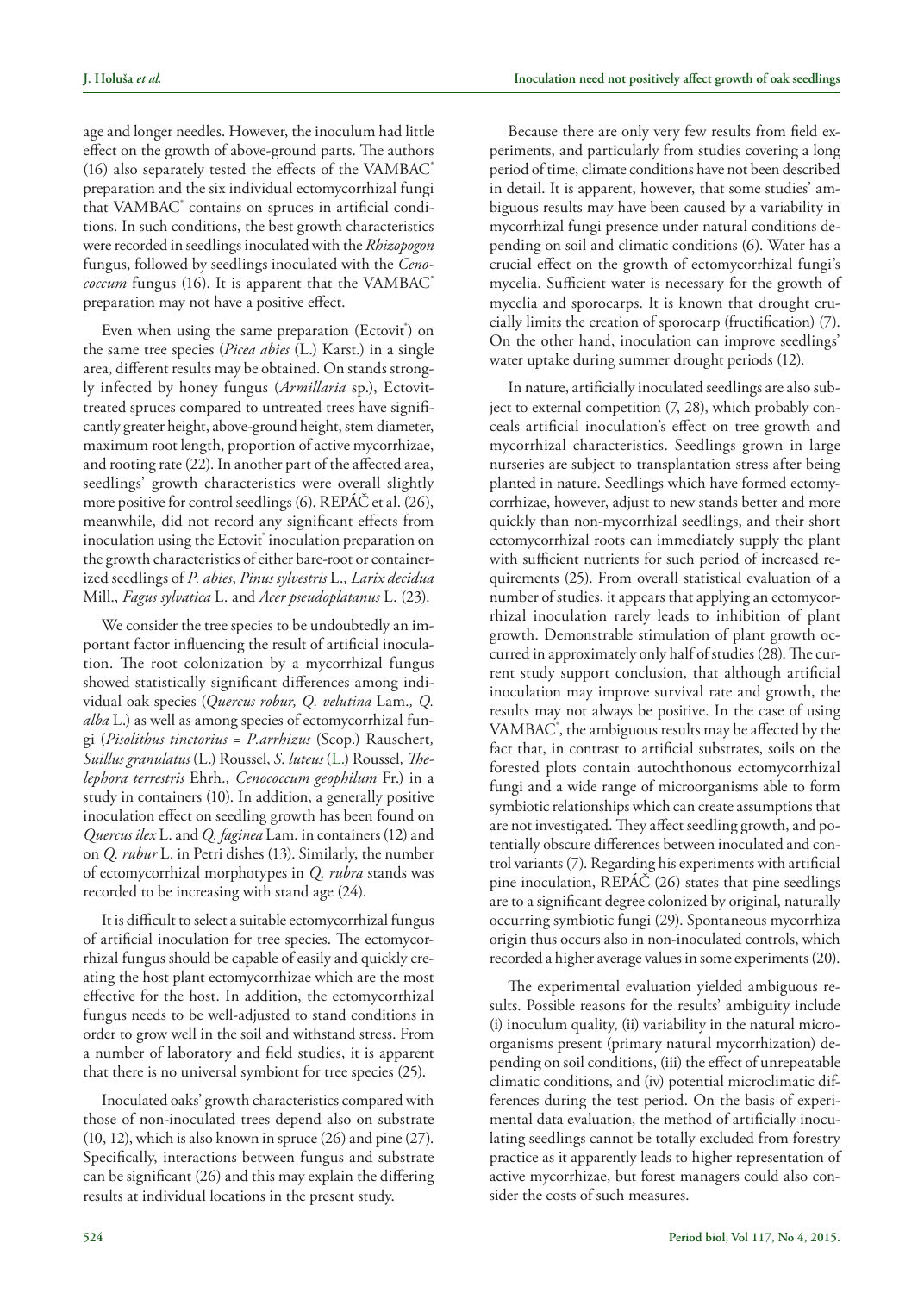*Acknowledgments: This work was supported by the National Agency for Agricultural Research of the Ministry of Agriculture of the Czech Republic (NAZV) under Grant Q J1220317 and by Internal Grant Agency of Faculty of Forestry and Wood Sciences, Czech University of Life Sciences in Prague – the project GA FLD A05/15.*

### REFERENCES

- **1.** LINDNER M, MAROSCHEK M, NETHRERER S, KREMER A, BARBATI A, GARCIA-GONZALO J, SEIDL R, DELZON S, CORONA P, KOLSTRÖM M, LEXER M J, MARCHETTI M 2010 Climate change impacts, adaptive capacity and vulnerability of European forest ecosystems. Forest Ecol Manag 259: 698–709 <http://dx.doi.org/10.1016/j.foreco.2009.09.023>
- **2.** KAPITOLA P, KROUTIL P.2011 Karanténní škodlivé organismy na lesních dřevinách. Státní rostlinolékařská správa, Praha, p 63
- **3.** LINDNER M, GARCIA-GONZALO J, KOLSTRÖM M, GREEN T, REGUERA R, MAROSCHEK M, SEIDL R, LEXER M J, NETHERER S, SCHOPF A, KREMER A, DELZON S, BARBATI A, MARCHETTI M, CORONA P 2008 Impact of Climate Change of European Forests and Options for Adaptation. Report to the European Commision Directorate-General for Agriculture and Rural Development, p 173 [http://ec.europa.eu/agricul](http://ec.europa.eu/agriculture/analysis/external/euro_forests/full_report_en.pdf)[ture/analysis/external/euro\\_forests/full\\_report\\_en.pdf](http://ec.europa.eu/agriculture/analysis/external/euro_forests/full_report_en.pdf)
- **4.** BRASIER C M 1996 *Phytophthora cinnamomi* and oak decline in southern Europe. Environmental constraints including climate change. *Ann Sci Forest* 53: 347-358 [http://dx.doi.org/10.1051/for](http://dx.doi.org/10.1051/forest:19960217)[est:19960217](http://dx.doi.org/10.1051/forest:19960217)
- $h_{\text{scapun}}$  of  $\ell$ **5.** HAVRDOVÁ L, ČERNÝ K, PEŠKOVÁ V 2013 Hymenoscyphus pseudoalbidus V. Queloz, C. R. Grünig, R. Berndt, T. Kowalski, T. N. Sieber et O. Holdenrieder (anamorfa Chalara fraxinea T. Kowalski): nekróza jasanů. Lesnická práce 92 (Attachment): I-IV [http://www.silvarium.cz/images/letaky-los/2013/2013\\_nekroz](http://www.silvarium.cz/images/letaky-los/2013/2013_nekroza_jasanu.pdf)a\_ jasanu.pdf
- **6.** PEŠKOVÁ V, TUMA M. 2010 Ověření vlivu mykorhizního preparátu na růst a vývoj smrkových sazenic na LS Jablunkov. *Zprávy lesnického výzkumu* 55: 211-220
- **7.** GRYNDLER M, BALÁŽ M, HRŠELOVÁ H, JANSA J, VOSÁT-KA M 2004 Mykorhizní symbióza. O soužití hub s kořeny rostlin. Academia, Praha, p 368
- **8.** CASTELLANO MA, TRAPPE JM 1991 *Pisolithus tinctorius* fails to improve plantation performance of inoculated conifers in southwestern Oregon. New forests <http://dx.doi.org/10.1007/BF00118862>
- **9.** LAZEREVIĆ J, KEČA N, MARTINOVIĆ A 2012 Mycorrhization of containerized *Pinus nigra* seedlings with *Suillus granulatus* under open field conditions. *Forest Systems* 21: 498-507 http://revistas.inia.es/index.php/fs/article/view/2895
- <http://www.ingentaconnect.com/content/saf/fs/1984/00000030/00000003/art00004> fs/1984/00000030/00000003/art00004 **10.** MITCHELL R J, COX G S, DIXON R K, GARRETT H E, SANDER I E 1984 Inoculation of three *Quercus* species with Eleven Isolates of Ectomycorrhizal Fungi. II: foliar Nutrient Content and Isolate Effectiveness. *Forest Sci* 30: 563-572 http://www.ingentaconnect.com/content/saf/
- **11.** LUNT P, HEDGER J N 2003 Effects of Organic Enrichment of Mine Spoil on Growth and Nutrient Uptake in Oak Seedlings Inoculated with Selected Ectomycorrhizal Fungi. Restor Ecol 11: 125- 130 <http://dx.doi.org/10.1046/j.1526-100X.2003.09968.x>
- **12.** NÚÑEZ J A D, SERRANO J S, BARREAL J A R, GONZÁLEZ J A S DE O 2006 The influence of mycorrhization with *Tuber melanosporum* in the afforestation of a Mediterranean site with *Quercus ilex* and *Quercus faginea*. Forest Ecol Manag 231: 226-233 http:// www.sciencedirect.com/science/article/pii/S0378112706003641
- **13.** HERMANN S, OELMÜLLER R, BUSCOT F 2004 Manipulation of the onset of ectomycorrhiza formation by indole-3-acetic acid, activated charcoal or relative humidity in the association between oak microcuttings and *Piloderma croceum*: influence on plant development and photosynthesis. *Journal Plant Physiol* 161: 509-517 <http://dx.doi.org/10.1078/0176-1617-01208>
- **14.** PRUETT G E, BRUHN J N, MIHAIL J D 2008 Colonization of Pedunculate oak by the Burgundy truffle fungus is greater with natural than with pelletized lime. Agroforest Syst 72: 41-50 [http://](http://link.springer.com/article/10.1007%2Fs10457-007-9069-2) [link.springer.com/article/10.1007%2Fs10457-007-9069-2](http://link.springer.com/article/10.1007%2Fs10457-007-9069-2)
- [http://dx.doi.org/10.1016/S0378-1127\(97\)00105-9](http://dx.doi.org/10.1016/S0378-1127%2897%2900105-9) **15.** GARBAYE J, CHULIN J - L 1997 Growth stimulation of young oak plantations inoculated with the ectomycorrhizal fungus Paxilus involutus with special reference to summer drought. *Forest Ecol Manag* 98: 221-228
- **16.** TUČEKOVÁ A, LONGAUEROVÁ V, LEONTOVYČ R 2009 Poznatky z testovánia mykorhizovaného preparátu VAMBAC® na smreku (*Picea abies* L.) v oblasti s dlhodobo zvýšeným stavom *Armillaria* sp. In: Česká lesnická společnost, o. s., Výzkumný ústav lesního hospodářství a myslivosti, v. v. i. Mykorhiza v lesích a možnosti její podpory. Česká lesnická společnost, Frýdek-Místek, p. 52-58
- **17.** PEŠKOVÁ V, SOUKUP F 2006 Houby vázané na kořenové systémy: metodické přístupy ke studiu. Review. *Zprávy lesnického výzkumu* 51: 279-286
- **18.** KOCOUREK R 1991 Závislost odumírání smrku ztepilého (*Picea abies* (L.) Karst.) v imisních oblastech na ekologických charakteristikách ektomykorrhizních symbióz. Dissertation. Ústav krajinné ekologie, České Budějovice, p 137
- **19.** PETERSON R L, MASSICOTTE H B, MELVILLE H 2004 Mycorrhizas: anatomy and Cell Biology. NRC Research Press, Ottawa, p 173
- **20.** CAISOVÁ V 1994 Hodnocení mykorhizace sazenic smrku pichlavého (*Picea pungens*) po aplikaci tekutého a suchého inokula lakovky (*Laccaria proxima*). *Práce VÚLHM* 79: 117/123.
- **21.** VON BENNEWITZ F, HLUSEK J. 2006. Effect of the application of two biopreparations on the nutritional status, vegetative and generative behaviour of 'Jonagold' apple trees. In: Retamales J B (Ed) Proceedings of the Vth International Symposium on Mineral Nutrition of Fruit Plants. 5th International Symposium on Mineral Nutrition of Fruit Plants, Talca, Chile: p 129-135. <http://dx.doi.org/10.17660/actahortic.2006.721.16>
- **22.** HOLUŠA J, PEŠKOVÁ V, VOSTRÁ M, PERNEK M 2009 Impact of mycorrhizal inoculation on spruce seedling: comparision of 5-year experiment in forests infested by honey fungus. *Period Biol* 111: 413-417<http://hrcak.srce.hr/file/73850>
- **23.** REPÁČ I, TUČEKOVÁ I, SARVAŠOVÁ I, VENCURIK I 2011 Survival and growth of outplanted seedlings of selected tree species on the High Tatra Mts. windthrow area after the first growing season. *Journal of Forest Science* 57: 349-358 http://www.agriculturejournals.cz/publicFiles/45145.pdf
- **24.** GEBHARDT S, NEUBERT K, WÖLLECKE J, MÜNZEN-BERGER B, HÜTTL R F 2007 Ectomycorrhiza communities of red oak (*Quercus rubra* L.) of differentage in the Lusatian lignite mining district, East Germany. *Mycorrhiza* 17: 279-290 <http://dx.doi.org/10.1007/s00572-006-0103-4>
- **25.** MEJSTŘÍK V 1988 Mykorrhizní symbiózy. Academia, Praha, p 150.
- **26.** REPÁČ I 2007 Ectomycorrhiza formation and growth of *Picea abies* seedlings inoculated with alginate-bead fungal inoculum in peat and bark compost substrates. *Forestry* 80: 517-530 [http://dx.doi.](http://dx.doi.org/10.1093/forestry/cpm036) [org/10.1093/forestry/cpm036](http://dx.doi.org/10.1093/forestry/cpm036)
- **27.** SOUSA N R, FRANCO A R, RAMOS M A, OLIVEIRA R S, CASTRO P. M. L 2011 Reforestation of burned stands: the effect of ectomycorrhizal fungi on *Pinus pinaster* establishment. *Soil Biol Biochem* 43: 2115-2120 [http://www.sciencedirect.com/science/ar](http://www.sciencedirect.com/science/article/pii/S0038071711002422)[ticle/pii/S0038071711002422](http://www.sciencedirect.com/science/article/pii/S0038071711002422)